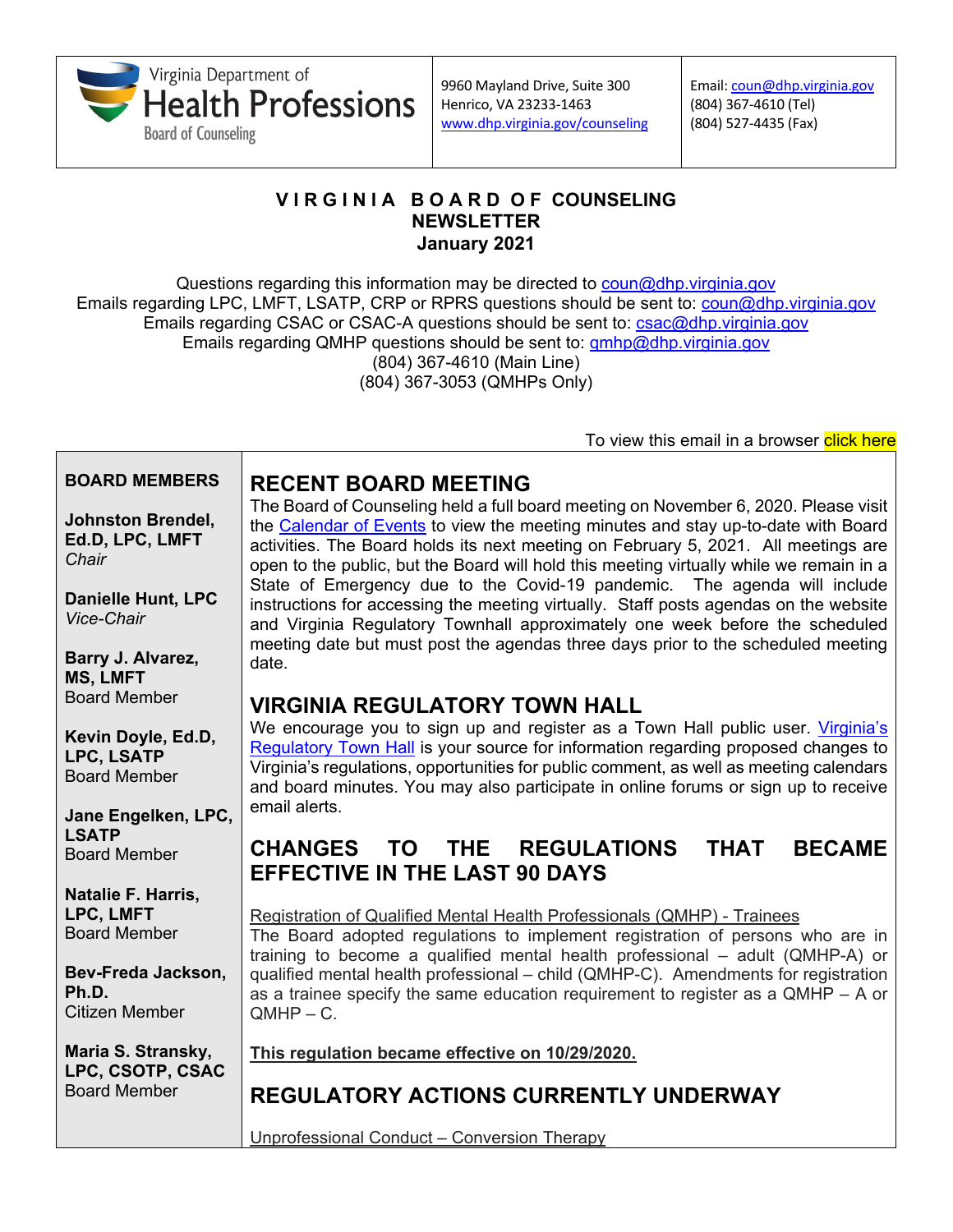

Email: [coun@dhp.virginia.gov](mailto:coun@dhp.virginia.gov) (804) 367-4610 (Tel) (804) 527-4435 (Fax)

| <b>Vivian Sanchez-</b>                 | The Board intends to specify in regulations that the standard of practice requiring                                                                              |
|----------------------------------------|------------------------------------------------------------------------------------------------------------------------------------------------------------------|
| Jones                                  | licensed, certified, or registered by the Board to include conversion therapy.                                                                                   |
| <b>Citizen Member</b>                  | The Board will adopt final regulations at the February 5, 2021 meeting.                                                                                          |
|                                        |                                                                                                                                                                  |
| Terry Tinsley, Ph.D.,                  | <b>Resident License</b>                                                                                                                                          |
| LPC, LMFT, CSOTP                       | The Board adopted Emergency Regulations to implement the statutory mandate for                                                                                   |
| <b>Board Member</b>                    | issuance of a temporary license for a residency in counseling, marriage and family                                                                               |
|                                        | therapy, and substance abuse treatment. At the same time, the board initiated                                                                                    |
| Holly Tracy, LPC,                      | rulemaking to make these regulations permanent. The amendments set fees for initial                                                                              |
| <b>LMFT</b>                            | and renewal or a resident license, qualifications for the issuance of a license and for                                                                          |
| Regulatory                             | its renewal, limitations on the number of times a resident may renew the temporary                                                                               |
| <b>Committee Chair</b>                 | license, and a time limit for passage of the licensing examination.                                                                                              |
|                                        |                                                                                                                                                                  |
| <b>Tiffanee Yancey,</b>                | The Board will adopt final regulations at the February 5, 2021 meeting.                                                                                          |
| Ph.D., LPC                             |                                                                                                                                                                  |
| <b>Board Member</b>                    | Periodic Review of the Regulations Governing the Certification of Rehabilitation                                                                                 |
|                                        | Providers                                                                                                                                                        |
| <b>AGENCY STAFF</b>                    | The Board conducted a periodic review and recommended changes. The intent of                                                                                     |
| <b>DHP Director</b>                    | the amendments resulting from the periodic review is to update regulations, clarify                                                                              |
| David E. Brown, D.C.                   | language, and achieve some consistency among standards of practice and renewal                                                                                   |
|                                        | requirements for certified and registered professions. The Board will consider                                                                                   |
| <b>DHP Chief Deputy</b>                | whether the addition of some hours of continuing education are necessary to ensure                                                                               |
| <b>Director</b>                        | continued competency and will also add grounds for disciplinary actions that are                                                                                 |
| Barbara Allison-                       | found in all other chapters.                                                                                                                                     |
| Bryan, M.D.                            |                                                                                                                                                                  |
|                                        | The Board will adopt final regulations resulting from the periodic review at the                                                                                 |
| <b>DHP Senior Policy</b>               | February 5, 2021 meeting.                                                                                                                                        |
| <b>Analyst/Regulatory</b>              |                                                                                                                                                                  |
| <b>Compliance</b>                      | <b>Periodic Review of Regulations</b>                                                                                                                            |
| <b>Manager</b><br><b>Elaine Yeatts</b> | The Board adopted a Notice of Intended Periodic Review of its Regulations Governing                                                                              |
|                                        | the Practice of Counseling and the Practice of Marriage and Family Therapy, the<br>Regulations Governing the Licensure of Substance Abuse Professionals, and the |
| <b>Assistant Attorney</b>              | Regulations Governing the Certification of Rehabilitation Providers to determine                                                                                 |
| <b>General</b>                         | which regulations the Board should repeal, amend, or retain in its current form.                                                                                 |
| <b>James Rutkowski</b>                 |                                                                                                                                                                  |
|                                        | The Board submitted a Notice of Intended Regulatory Action (NOIRA) in February                                                                                   |
| <b>BOARDS OF</b>                       | 2019 that included changes to the Regulations based on the Periodic Review. These                                                                                |
| <b>COUNSELING,</b>                     | Regulations are now at the Proposed stage.                                                                                                                       |
| PSYCHOLOGY, and                        |                                                                                                                                                                  |
| <b>SOCIAL WORK</b>                     | The Office of the Governor is currently reviewing the Proposed Regulations resulting                                                                             |
| <b>STAFF</b>                           | from the Periodic Review.                                                                                                                                        |
|                                        |                                                                                                                                                                  |
| <b>Executive Director</b>              | Regulations Governing the Licensure of Art Therapists                                                                                                            |
| Jaime Hoyle, J.D.                      | Chapter 301 of the 2020 General Assembly requires the Board to promulgate                                                                                        |
|                                        | regulations governing the practice of art therapy. The Code specifies the credential                                                                             |
| <b>Deputy Executive</b>                | the Board will consider as qualification for licensure as an art therapist and as an art                                                                         |
| <b>Director</b>                        | therapy associate. The Board will adopt additional requirements similar to other                                                                                 |
| Jennifer Lang                          | licensed professions for a fee structure, renewal or reinstatement, continuing                                                                                   |
|                                        | competency, supervision of persons in training, and standards of practice.                                                                                       |
|                                        |                                                                                                                                                                  |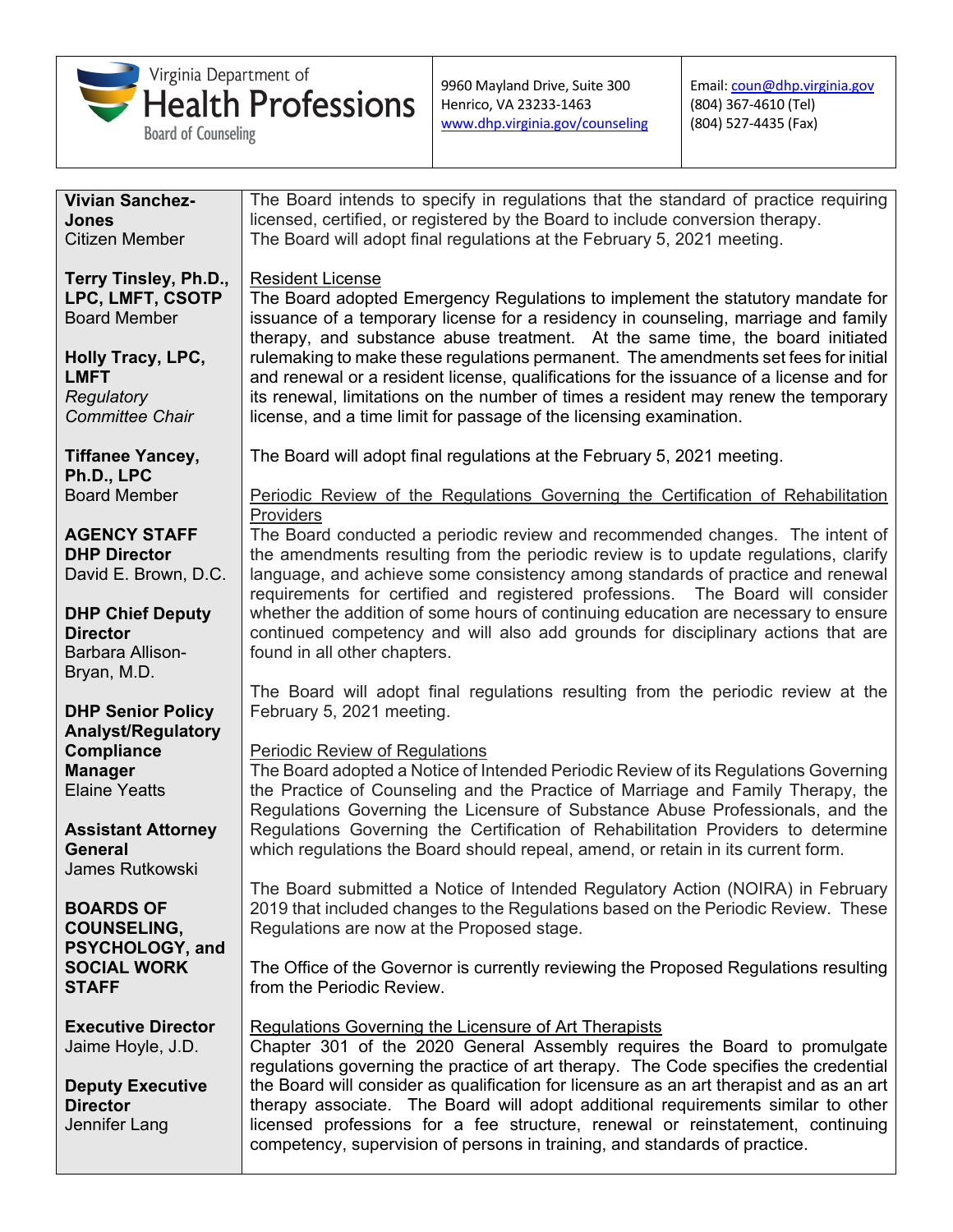

Email: [coun@dhp.virginia.gov](mailto:coun@dhp.virginia.gov) (804) 367-4610 (Tel) (804) 527-4435 (Fax)

**Deputy Executive Director, Licensing** Charlotte Lenart

**Discipline Case & Compliance Manager** Christy Evans

**BOARD OF COUNSELING STAFF**

**Licensing Program Managers** Brenda Maida Sandie Cotman

**Licensing Specialist** Victoria Cunningham

**Administrative Assistants** Shannon Brogan Dalyce Logan Jared McDonough The Board adopted the NOIRA at its November 6, 2020 meeting. The Office of the Governor is currently reviewing the NOIRA.

Please note the regulatory process can take 18 to 24 months to complete. As such, it will be awhile before the Board begins issuing licenses to art therapists. Please keep informed by registering on Townhall and visiting the Board of Counseling website for updates.

# **NEWLY APPOINTED ADVISORY BOARD ON ART THERAPY**

The Governor appointed the following persons to the Advisor Board on Art Therapy, that falls under the Board of Counseling:

Brenda Bonuccelli, LCSW Gretchen Graves, MS, ATR-BC, CDATA, *Chair* Elizabeth Anne Mills, LPC, ATR-BC, *Vice-Chair* Lelia Saadeh, LPC, ATR-BC Holly Zajur

# **COVID-19 ACTIONS**

The Board took a number of actions to help students and licensees during the pandemic. The Board granted a one-year extension to complete any required Continuing Education (CE) to Licensed Professional Counselors, Licensed Marriage and Family Therapists, Licensed Substance Abuse Practitioners, as well as Certified Substance Abuse Counselors and Qualified Mental Health Professionals. The Board requires licensees and residents to complete the 2020 CE requirements as well as the 2021 requirements by the June 30, 2021 renewal.

Pursuant to Governor Northam's Executive Order 57, the Board issued accelerated temporary licenses to professional counselors and marriage and family therapists with an active license issued by another state. The Board issued 638 of these licenses with a 1-2 day turn-around. **Those temporary licenses expired on September 8, 2020.**

Health care practitioners with an active license issued by another state may provide continuity of care through telehealth services to their current patients who are Virginia residents. However, if they want to acquire new patients, or the Executive Order 57 is rescinded, they must apply for full licensure in Virginia.

Pursuant to Governor Northam's Executive Order 51, the Board waived the regulations regarding internship hours for the Practice of Professional Counseling, the Practice of Marriage and Family Therapy, and the Practice of Licensed Substance Abuse Treatment Practitioners as indicated below:

Licensed Professional Counselor **18VAC115-20-52(A)(2). Residency Requirements.** 

For students who have successfully completed their required graduate degree and successfully completed the coursework requirements, including satisfactorily passing the internship requirement to graduate from the program, the specific internship hours specified in 18VAC115-20-51 shall be waived if a minimum of 240 hours were completed and the deficient hours occurred during the effective period of Executive Order No. 51.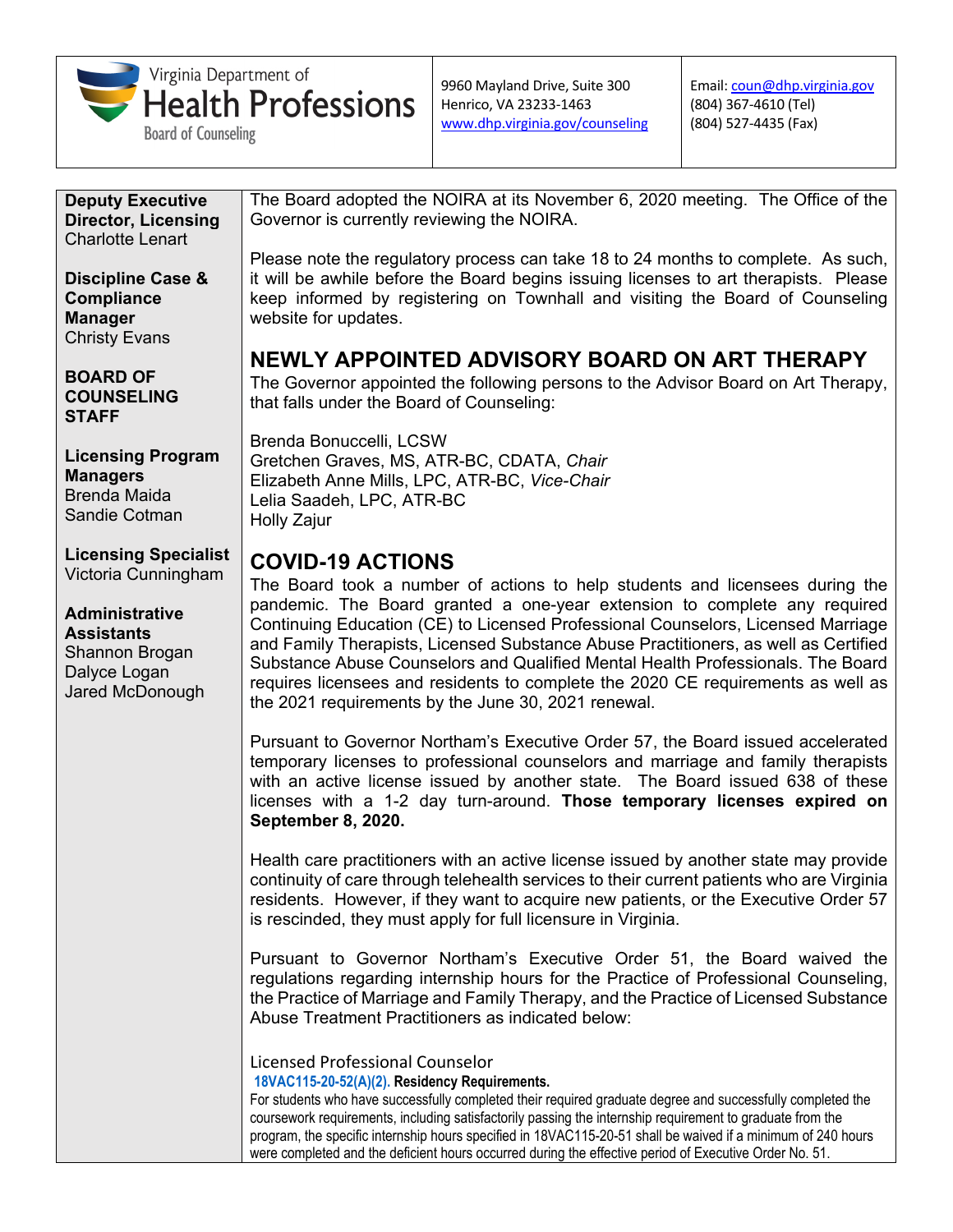

Email: [coun@dhp.virginia.gov](mailto:coun@dhp.virginia.gov) (804) 367-4610 (Tel) (804) 527-4435 (Fax)

Licensed Marriage and Family Therapist **18VAC115-50-60(A)(2) Residency Requirements.** 

For students who have successfully completed their required graduate degree and successfully completed the coursework requirements, including satisfactorily passing the internship requirement to graduate from the program, the specific internship hours specified in 18VAC115-50-55 shall be waived if a minimum of 240 hours were completed and the deficient hours occurred during the effective period of Executive Order No. 51.

Licensed Substance Abuse Treatment Provider **18VAC115-60-80(A)(2). Residency Requirements.** 

For students who have successfully completed their graduate degree and satisfactorily passed the internship requirement to successfully graduate from the program, the specific internship hours specified in 18VAC115-60- 70 shall be waived if a minimum of 240 hours were completed and the deficient hours occurred during the effective period of Executive Order No. 51.

**These waivers expired on June 10, 2020.**

### **COVID-19 VACCINATION INFORMATION**

To find out more information related to the COVID-19 vaccinations, and when the vaccination will be available to you, please see the Virginia Department of Health information at the following link [https://www.vdh.virginia.gov/covid-19-vaccine/.](https://www.vdh.virginia.gov/covid-19-vaccine/)

#### **PAPERLESS LICENSING AND RENEWAL INFORMATION**

During 2020, the Department of Health Professions (DHP) moved significantly towards paperless licensing. Everyone receives an initial hard copy and wall certificate of the license, certification, or registration. During the 2019 renewal cycle, you received information indicating that you received the last hard copy of your license. For those under the Board of Counseling, the December 31, 2019 (for Certified Rehabilitation Providers) and the June 30, 2019 renewal for all other professions was the last time DHP issued a paper license at renewal. DHP urges all licensees, employers, and stakeholders to view the status of a license in real time on License Lookup at [https://dhp.virginiainteractive.org/Lookup/Index.](https://dhp.virginiainteractive.org/Lookup/Index) All notification renewals continue to be paperless. Be sure that the Board of Counseling has your correct email address, as this is the communication format the Boards uses to reach applicants and licensees.

*Resident License Renewal Information*

Please note that the Board requires those that the Board initially approved for residency prior to 1/1/2020 to renew on 1/31/2021 and complete continuing education.

Additionally, the Board has developed a chart and FAQ for to help assist residents and their supervisors identify the changes and the requirements for a Licensed Resident in Counseling, Marriage and Family Therapy and Substance Abuse Treatment.

*Links to the comparison chart and FAQs are below: [Resident in Counseling comparison chart and FAQs](https://www.dhp.virginia.gov/counseling/docs/Comparison_Counseling.docx)*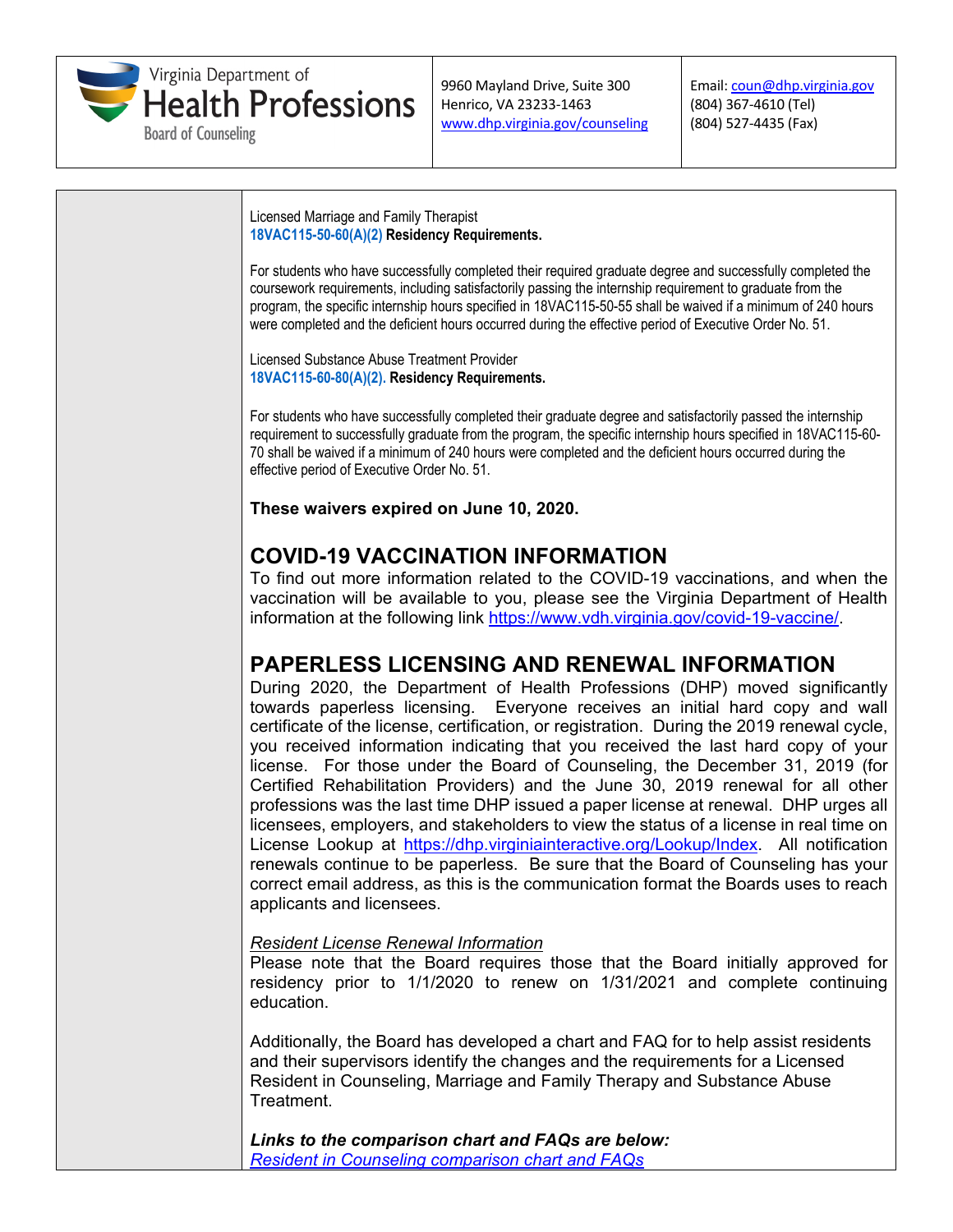

Email: [coun@dhp.virginia.gov](mailto:coun@dhp.virginia.gov) (804) 367-4610 (Tel) (804) 527-4435 (Fax)



**BOARD DECISIONS**

You may access the Board's case decisions at [www.dhp.virginia.gov](http://www.dhp.virginia.gov/) (select "License Lookup") or on the Board website under case decisions.

*Trainee for Qualified Mental Health Prof* 1989 4589 *Total for Counseling* **35,181**

# **FOR YOUR INFORMATION**

**Healthcare Workforce Data Center** 

The Department of Health Professions Healthcare Workforce Data Center (HWDC) works to improve the data collection and measurement of Virginia's healthcare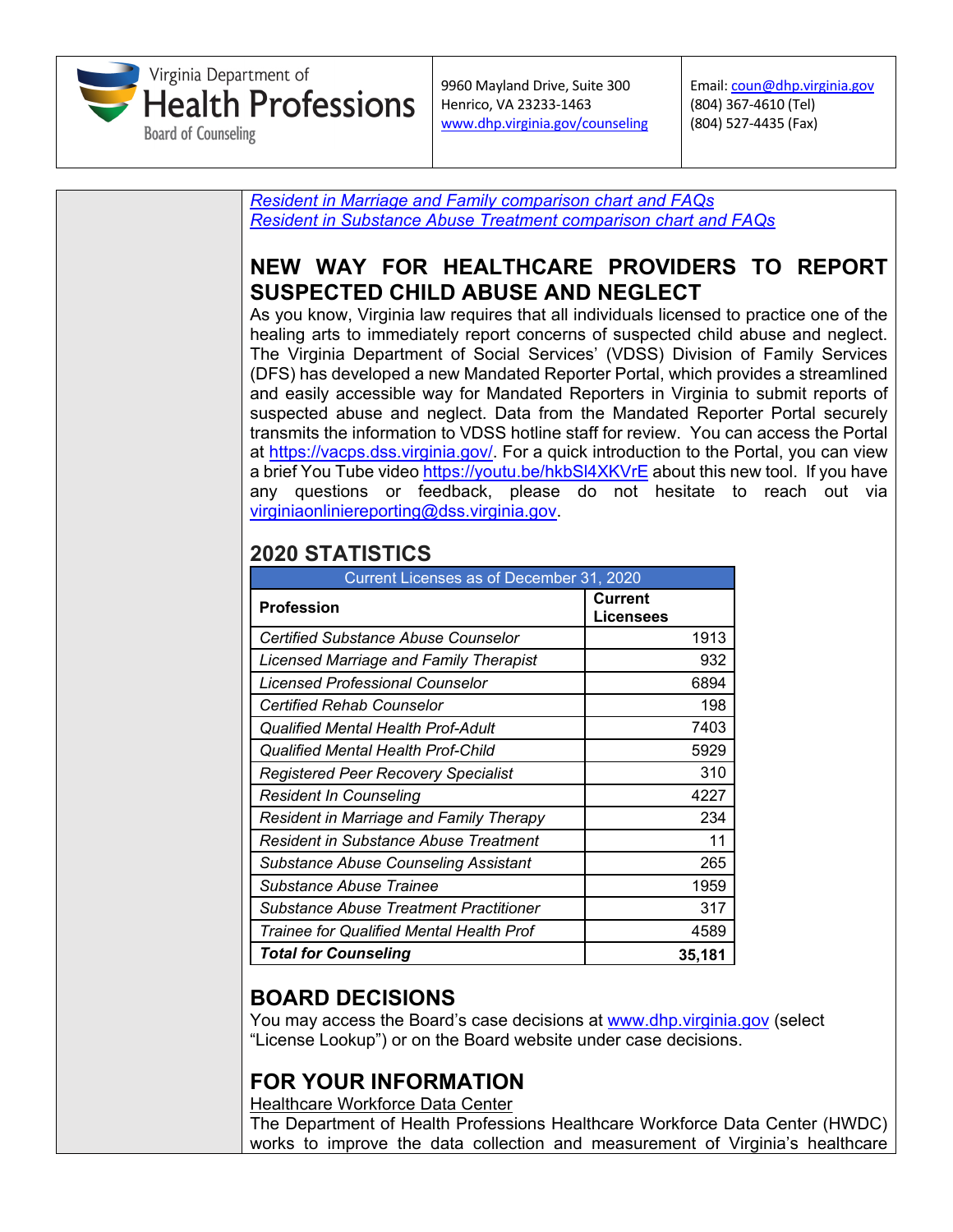

Email: [coun@dhp.virginia.gov](mailto:coun@dhp.virginia.gov) (804) 367-4610 (Tel) (804) 527-4435 (Fax)

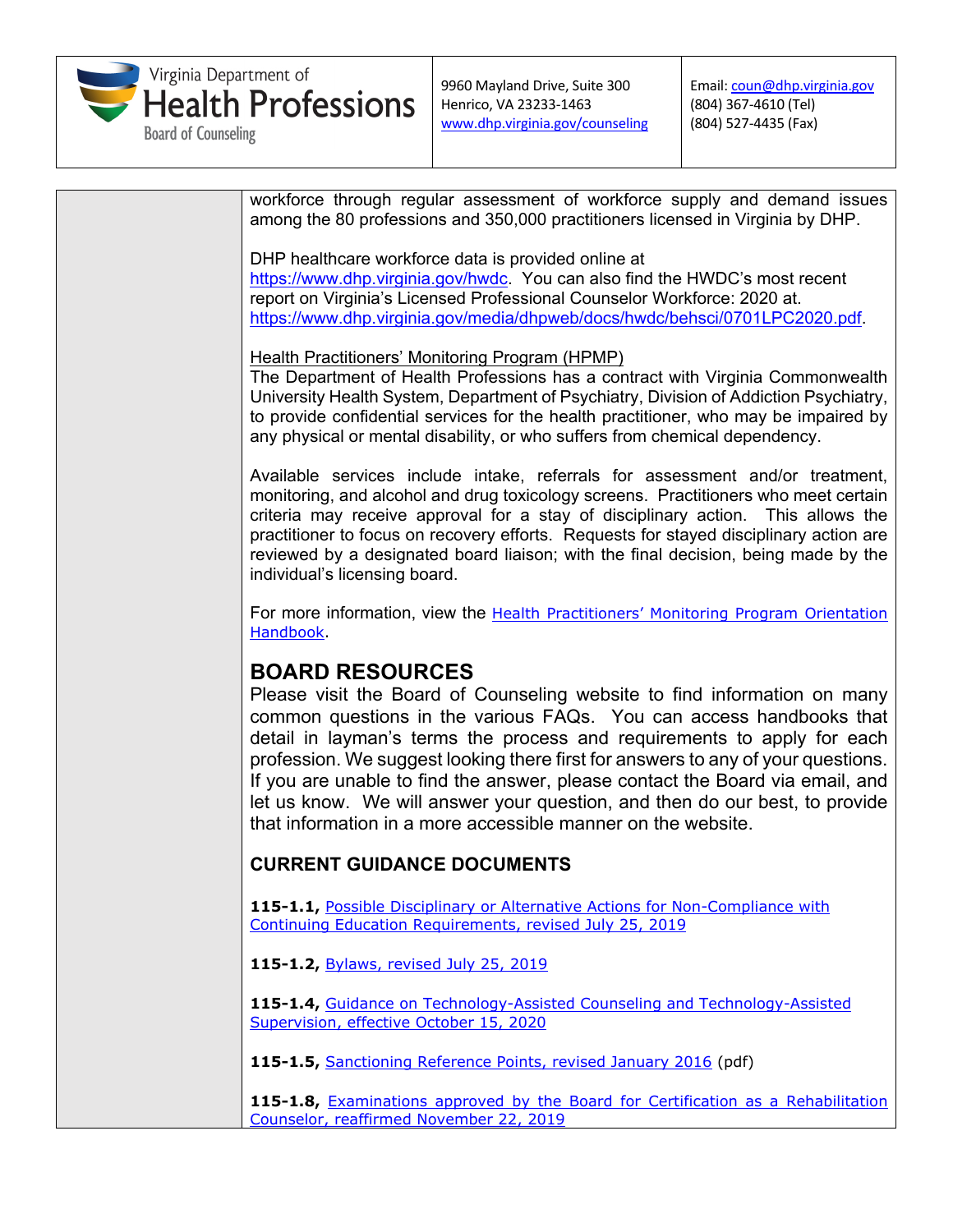

| 115-1.9, National Certifications approved by the Board for Certification as a<br>Substance Abuse Counselor by endorsement, revised February 9, 2018                             |
|---------------------------------------------------------------------------------------------------------------------------------------------------------------------------------|
| 115-2, Impact of Criminal Convictions, Impairment and Past History on Licensure or<br>Certification, revised February 9, 2018                                                   |
| 115-2.1, Guidance on Use of Hypnosis and Hypnotherapy, revised May 18, 2018                                                                                                     |
| 115-3, Credential Appeals FAQ's, July 25, 2019                                                                                                                                  |
| 115-4.1, Evidence of clinical practice for licensure by endorsement, revised May 18,<br><u> 2018 </u>                                                                           |
| 115-4.3, Hours in an internship applied towards residency, adopted February 19,<br>2010, Reaffirmed November 3, 2016                                                            |
| 115-4.11, Board quidance on use of confidential consent agreements, revised May<br>18, 2018                                                                                     |
| 115-5, Guidance for Conduct of an Informal Conference by an Agency Subordinate<br>of a Health Regulatory Board at the Department of Health Professions, revised May<br>18, 2018 |
| 115-6 Guidance on Emotional Support Animals, effective April 2, 2020                                                                                                            |
| 115-7, Supervised Experience Requirements for the Delivery of Clinical Services for<br>Professional Counselor Licensure, effective October 15, 2020                             |
| 115-8, Approved Degrees in Human Services and Related Fields for QMHP<br>Registration, revised February 9, 2018                                                                 |
| 115-9, Recognition of Entity for Licensure by Endorsement, adopted November 1,<br>2018                                                                                          |
| 115-10, Guidance Document on the Practice of Conversion Therapy, effective June<br>30, 2019                                                                                     |
| 115-11, Scope of Practice for Persons Regulated by the Board to provide Substance<br>Abuse Treatment, effective January 23, 2020 (pdf)                                          |
| 115-12, Acceptance of Disaster Mental Health Worker for continuing competency<br>requirements, effective January 23, 2020 (pdf)                                                 |
| <b>STAY CURRENT</b><br>Please ensure and mailing address remain up-to-date by logging into out Online<br>Licensing system.                                                      |
| All licensees wishing to change their name with the Board must submit the<br>Name/Address Change form.                                                                          |